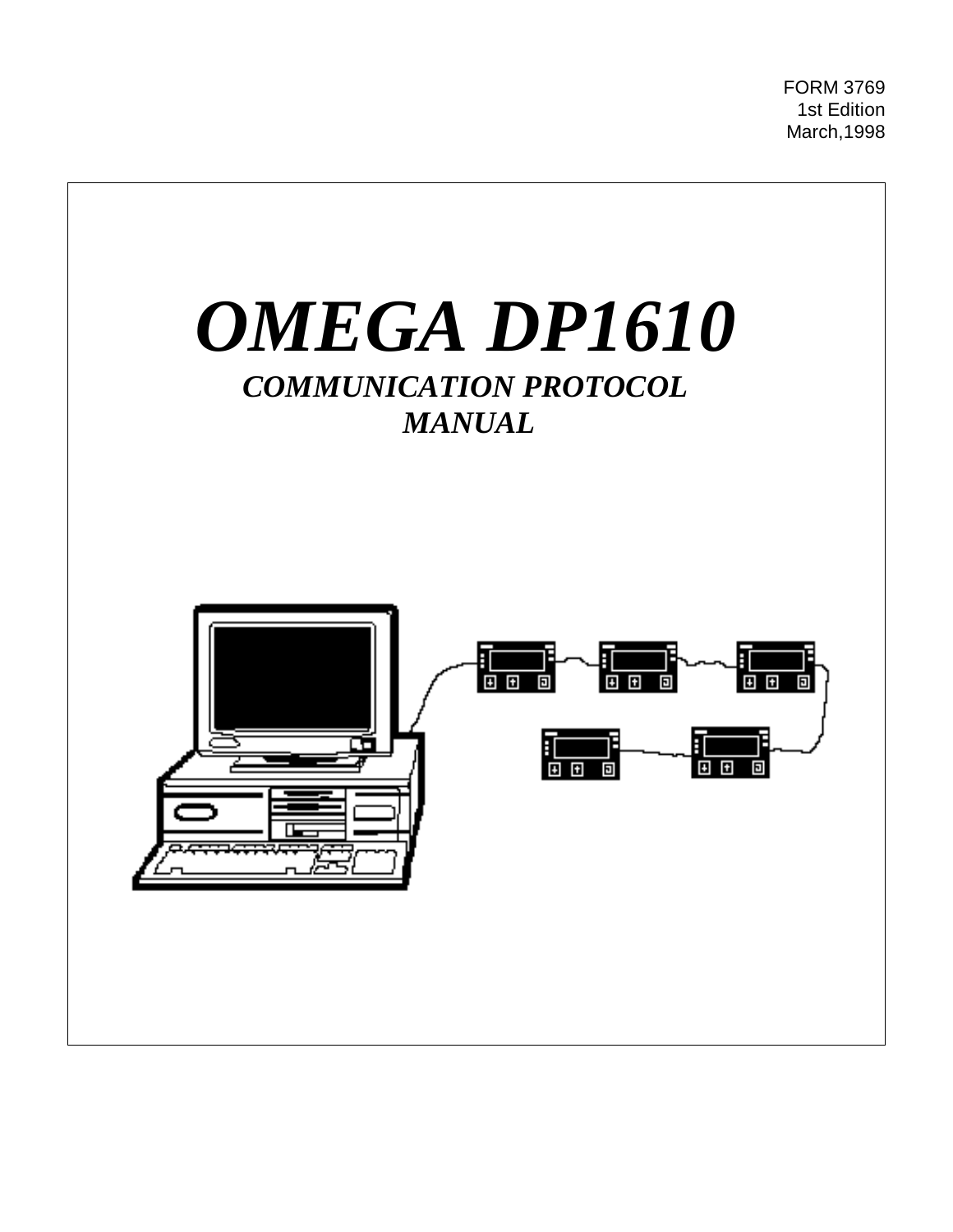# **PREFACE**

For high level users who are using a MMI (Man Machine Interface) or SCADA (Supervisory Control And Data Acquisition) program, Section 2 identify all West ASCII communication registers, and in Section 6 identify all MODBUS communication registers which supply all the needed information for interfacing with the instrument's parameters.

For the low level user who will be developing a communication software program, the main portions of this manual will address the message framing and construction, instrument addressing, and all other pertinent details for the applicable protocol. Familiarity with communications and your network is assumed.

Omega Engineering reserves the right to modify our products in line with our policy of continuous product improvement. Information contained in this document is subject to change without notice and does not form any part of any contract between the Omega Engineering and the customer. If you have any suggestions for improvements, or find any errors in this publication, please notify Omega Engineering .

MODBUS is a trademark of Modicon, Inc., Industrial Automation Systems.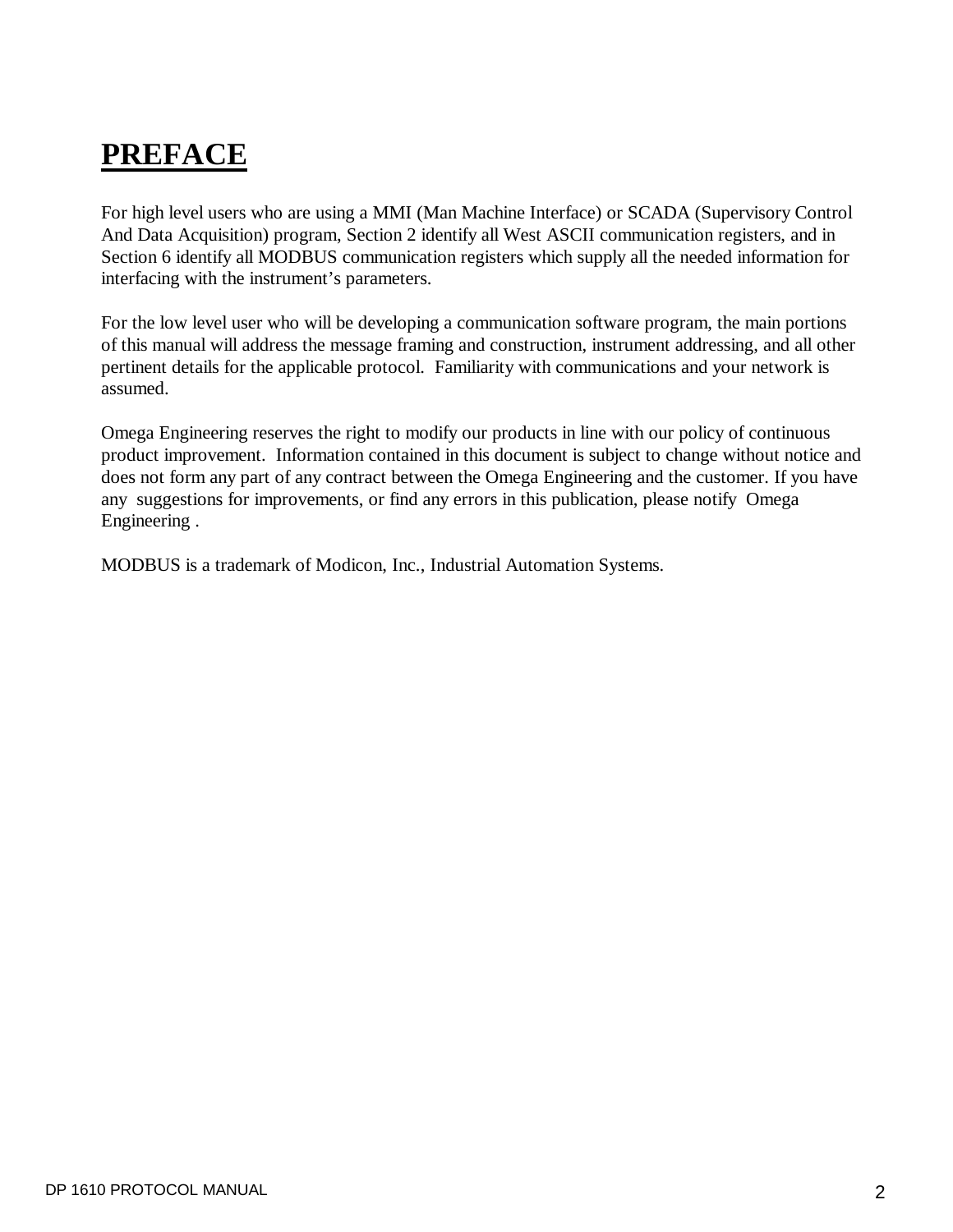# **Table of Contents**

|      | Page           |
|------|----------------|
|      | 4              |
| 1.1  | 4              |
| 1.2  | 4              |
| 1.3  | $\overline{4}$ |
| 1.4  | 4              |
| 1.5  | 4              |
|      | 5              |
| 2.1  | 7              |
| 2.2  | 7              |
| 2.3  | 8              |
| 2.4  | 8              |
| 2.5  | 8              |
| 2.8  | 11             |
|      | 12             |
| 3.1  | 12             |
| 3.2  | 12             |
| 3.3  | 13             |
| 3.4  | 13             |
| 3.5  | 13             |
| 3.6  | 14             |
| 3.7  | 15             |
| 3.8  | 15             |
| 3.9  | 15             |
| 3.10 | 15             |
| 3.11 | 16             |
| 3.12 | 16             |
| 3.13 | 16             |
|      | 17             |
| 4.1  | 17             |
| 4.2  | 17             |
| 4.3  | 17             |
|      | 18             |
| 5.1  | 18             |
|      | 19             |
| 6.1  | 19             |
| 6.2  | 19             |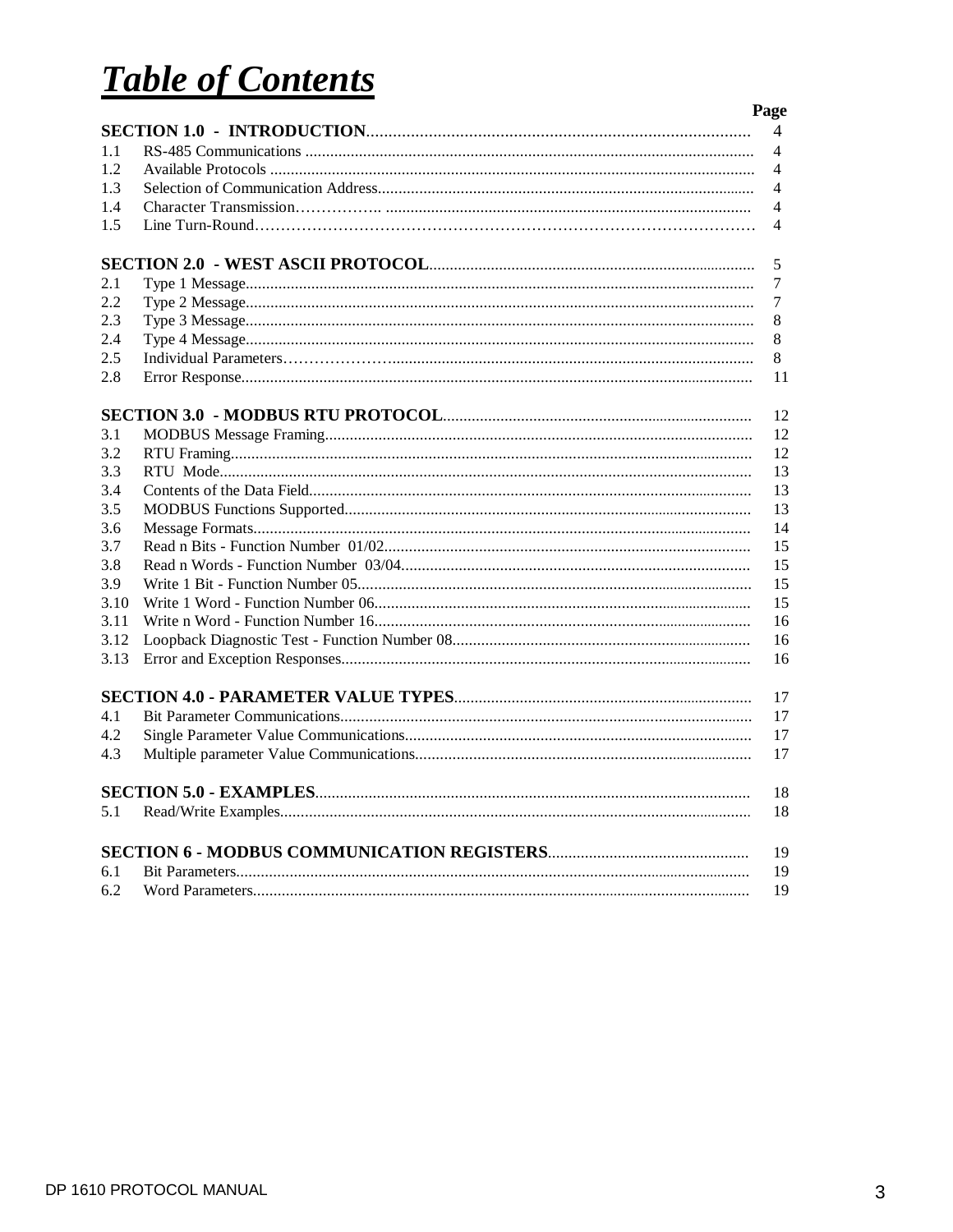# *SECTION 1.0 - INTRODUCTION*

### **1.1 RS-485 COMMUNICATION**

Communication is at a user selectable rate from the ranges 1200, 2400, 4800 and 9600 baud and the cable used should be suitable for data transfer at this frequency and for the distance required. The transmitters/receivers in the controllers conform to recommendations contained in EIA Standard RS-485.

### **1.2 AVAILABLE PROTOCOLS**

The DP 1610 Digital Indicator has two communication protocols selectable from the Configuration Mode in the instrument:

> (1) West ASCII (2) Modbus RTU

### **1.3 SELECTION OF COMMUNICATIONS ADDRESS**

The communication address for each setpoint programmer is defined in Configuration Mode. The usable address range is 1 to 32 for both protocols.

### **1.4 CHARACTER TRANSMISSION**

Data format for the West ASCII is fixed at seven data bits and one stop bit. The baud rate may be selected to be 1200, 2400, 4800 and 9600 baud. For the West ASCII protocol, the parity is even. For the Modbus RTU protocol, the parity is selectable to be odd, even, or none.

### **1.5 LINE TURN-ROUND**

The communications link is operated as a multi-drop half duplex system. When a device is transmitting, it drives the transmission lines to the appropriate levels; when it is not transmitting, its outputs are set to a high impedance in order that another device can transmit. It is important that a transmitter releases the transmission line before another device starts transmission. This imposes the following restraints on the master device:

- (a) The transmitter must release the transmission lines within 6ms of the end of the last character of a message being transmitted. Note that delays due to buffers such as those used in universal asynchronous receivers/transmitters (UARTs) within the master device must be taken into account.
- (b) The transmitter must not start transmission until 6mS has elapsed since the reception of the last character of the message.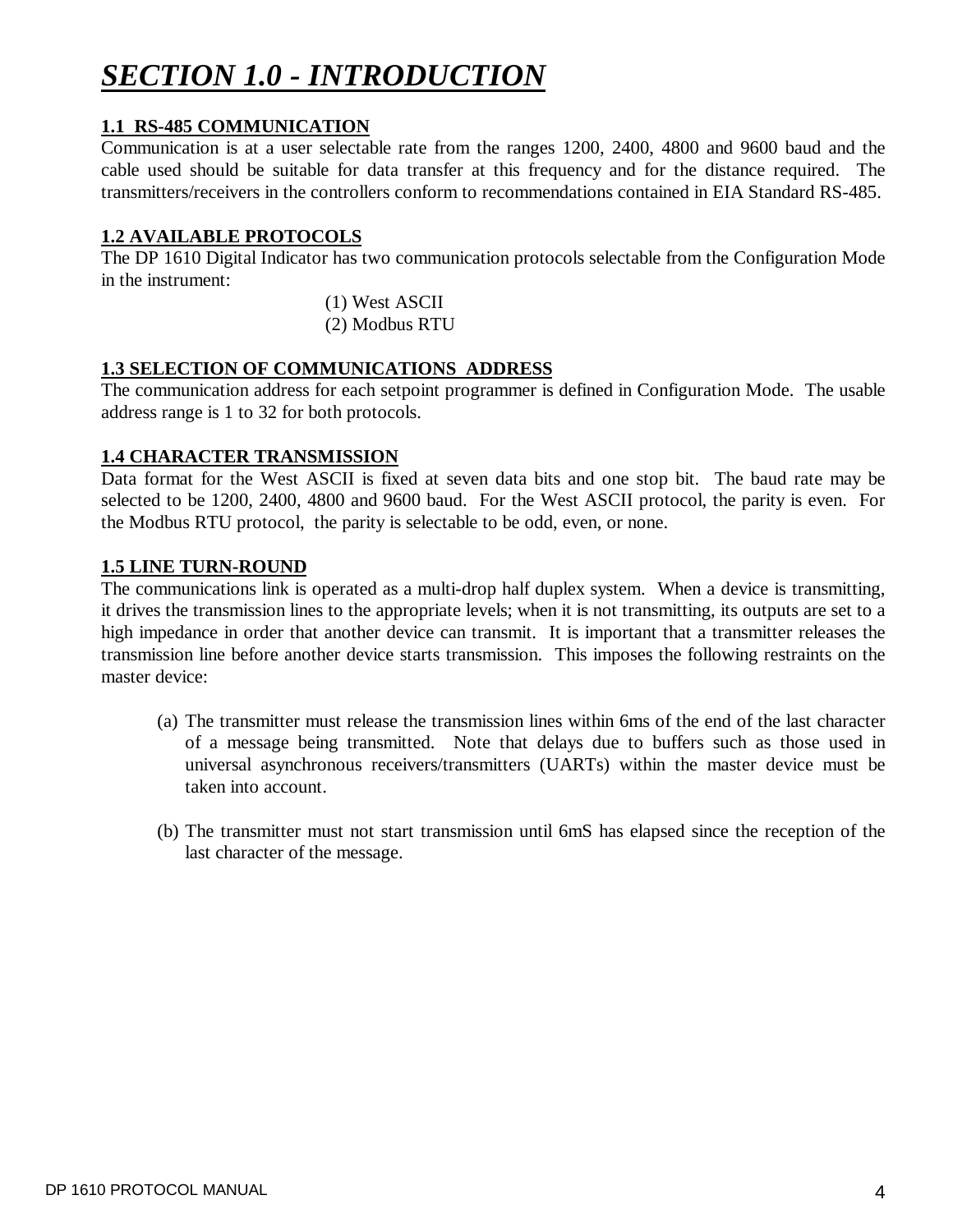# *SECTION 2.0 - WEST ASCII PROTOCOL*

The protocol assumes half duplex communications. All communication is initiated by the master device. The master sends a command or query to the addressed slave and the slave replies with an acknowledgment of the command or the reply to the query. All messages, in either direction, comprise:

a) A Start of Message character - R (Programmer Parameters) or L (Controller Parameters)

- b) One or two address characters (uniquely defining the slave)
- c) A parameter/data string, {DATA}
- d) An End of Message character

Messages from the master may be one of five types:

| Type 1: | ${L}$ {N} ??*             |
|---------|---------------------------|
| Type 2: | ${L}$ {N} {P} {C}*        |
| Type 3: | ${L}$ {N} {P} # {DATA}*   |
| Type 4: | ${L}$ $\{N\}$ $\{P\}$ I * |
|         |                           |

Where all characters are in ASCII code and:

| $\{L\}$    | is the Start of Message character L (Hex 4C).                                                                                                                                        |
|------------|--------------------------------------------------------------------------------------------------------------------------------------------------------------------------------------|
| $\{N\}$    | is the slave DP 1610's address (in the range 1-32); addresses 1-9 may be<br>represented<br>as a single digit (e.g. $7$ ) or in two-digit form, the first digit being zero (e.g. 07). |
| $\{P\}$    | is a character which identifies the parameter to be interrogated/modified (see Table 2-2)                                                                                            |
| ${C}$      | is the command (see section 2.2 Type 2 Message)                                                                                                                                      |
| #          | indicates that (DATA) is to follow (Hex 23)                                                                                                                                          |
| $\{DATA\}$ | is a string of numeric data in ASCII code (see Table 2-1)                                                                                                                            |
| ∗          | is the End of Message character (Hex 2A)                                                                                                                                             |

No spaces are permitted in messages. Any syntax error in a received message will cause the slave controller to issue no reply and await the Start of Message character.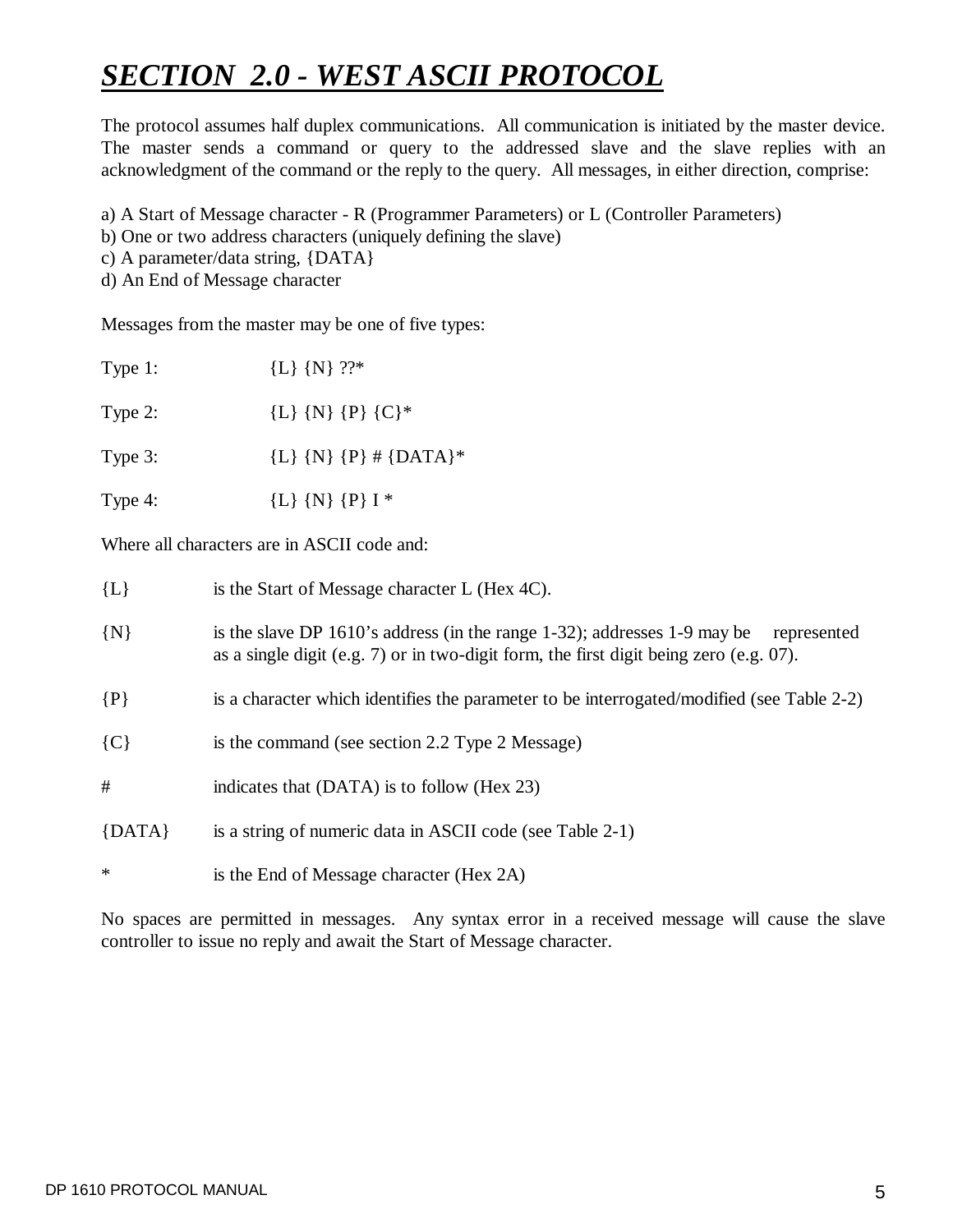# **TABLE 2-1**

| {DATA} Element | Sign/Decimal Point Position |
|----------------|-----------------------------|
| {DATA} Content | Sign/Decimal Point Position |
| abcd0          | $+abcd$                     |
| abcd1          | $+abc.d$                    |
| abcd2          | $+ab.cd$                    |
| abcd3          | $+a,bcd$                    |
| abcd5          | -abcd                       |

# **TABLE 2-2 COMMAND/PARAMETERS AND IDENTIFIERS**

| <b>Identifier</b> | <b>Parameter/Command</b>                   | <b>Type</b>                      |  |
|-------------------|--------------------------------------------|----------------------------------|--|
| A                 | Maximum Process Variable value             | <b>Read Only</b>                 |  |
| $\bf{B}$          | Minimum Process Variable value             | <b>Read Only</b>                 |  |
| $\overline{C}$    | Alarm 1 Value                              | Read/Write                       |  |
| D                 | Alarm 1 Hysteresis value                   | Read/Write                       |  |
| E                 | Alarm 2 Value <sup>1</sup>                 | Read/Write                       |  |
| $\mathbf{F}$      | Alarm 2 Hysteresis value                   | Read/Write                       |  |
| G                 | <b>Scale Range Maximum</b>                 | Read/Write (linear inputs only)- |  |
|                   |                                            | otherwise Read Only              |  |
| H                 | <b>Scale Range Minimum</b>                 | Read/Write (linear inputs only)- |  |
|                   |                                            | otherwise Read Only              |  |
| J                 | Process Variable Offset                    | Read/Write                       |  |
| L                 | Instrument Status <sup>2</sup>             | Read Only                        |  |
| M                 | Process Variable Value                     | Read Only                        |  |
| $\mathbf N$       | Alarm $3$ value <sup>3</sup>               | Read/Write                       |  |
| $\overline{O}$    | Alarm 3 Hysteresis value <sup>3</sup>      | Read/Write                       |  |
| Q                 | <b>Scale Range Decimal Point Position</b>  | Read/Write (linear inputs only)- |  |
|                   |                                            | otherwise Read Only              |  |
| T                 | Time Elapsed                               | <b>Read Only</b>                 |  |
| Z                 | Instrument Commands <sup>4</sup>           | Write Only                       |  |
|                   | Recorder Output Scale Maximum <sup>5</sup> | Read/Write                       |  |
|                   | Recorder Output Scale Minimum <sup>5</sup> | Read/Write                       |  |
|                   | Scan Table <sup>6</sup>                    | Read Only                        |  |
| m                 | <b>Input Filter Time Constant Value</b>    | Read/Write                       |  |

### **NOTES ON TABLE 2-2**

- 1. Applicable only if Alarm 2 is configured.
- 2. See section 2.6.5
- 3. Applicable only if Alarm 3 is configured
- 4. See section 2.6.6
- 5. Applicable only if Output 2 is configured as a Recorder Output.
- 6. See section 2.7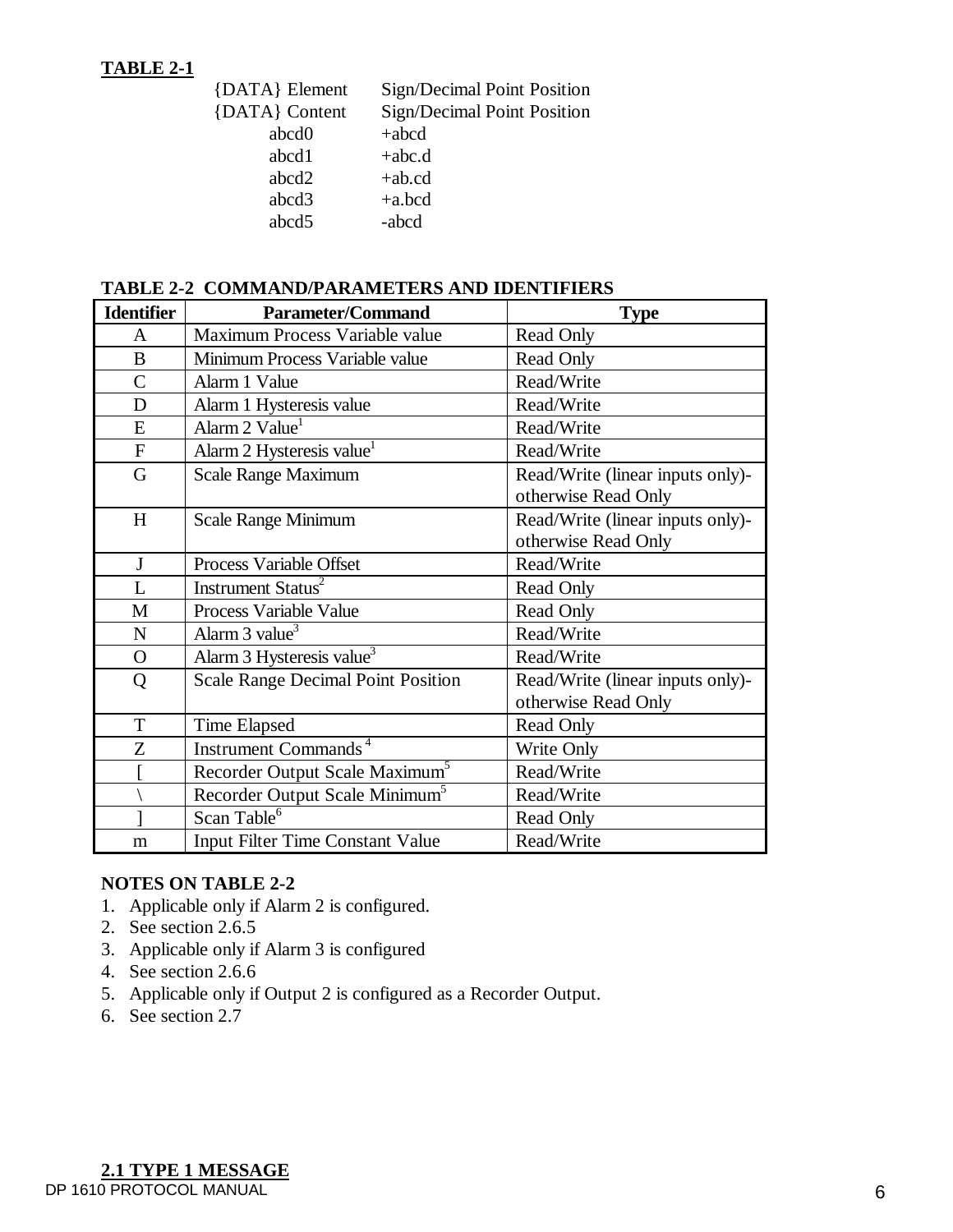This message is used by the master device to determine whether the addressed slave instrument is active. The reply from an active slave instrument is:

```
L(N)?A*
```
An inactive instrument will give no reply.

### **2.2 TYPE 2 MESSAGE**

 $L \{N\} \{P\} \{C\}$ \*

This type of message is used by the master device to interrogate or modify a parameter in the addressed Instrument.  $\{P\}$  is the parameter (as defined in Table 2-2) and  $\{C\}$  represents the command to be executed, which may be one of the following:

| $+$ (Hex 2B)  | to increment the value of the parameter defined by $\{P\}$         |
|---------------|--------------------------------------------------------------------|
| $-$ (Hex 2D)  | to decrement the value of the parameter defined by $\{P\}$         |
| ? (Hex $3F$ ) | to determine the current value of the parameter defined by $\{P\}$ |

The reply from the addressed DP 1610 is of the form:

L  $\{N\}$   $\{P\}$   $\{DATA\}$   $A^*$ 

where {DATA} is five ASCII-coded digits whose format is shown in Table 2-1. The data is the value requested in a query message or the new value of the parameter after modification. If the action requested by the message from the master device would result in an invalid value for that parameter (either because the requested new value would be outside the permitted range for that parameter or because the parameter is not modifiable), the DP 1610 replies with a negative acknowledgment:

L  $\{N\}$   $\{P\}$   $\{DATA\}$  N  $*$ 

The {DATA} string in the negative acknowledgment reply will be indeterminate.

## **SCAN TABLES**

A parameter identifier character ] in the message from the master device indicates that a "Scan Table" operation is required. This provides a facility for interrogating the values of a group of parameters and status in a single message from the master device. The reply to such a command would be in the form:

L {N} 25 aaaaa bbbbb ccccc ddddd eeeee A \*

For further information, refer to section 2.7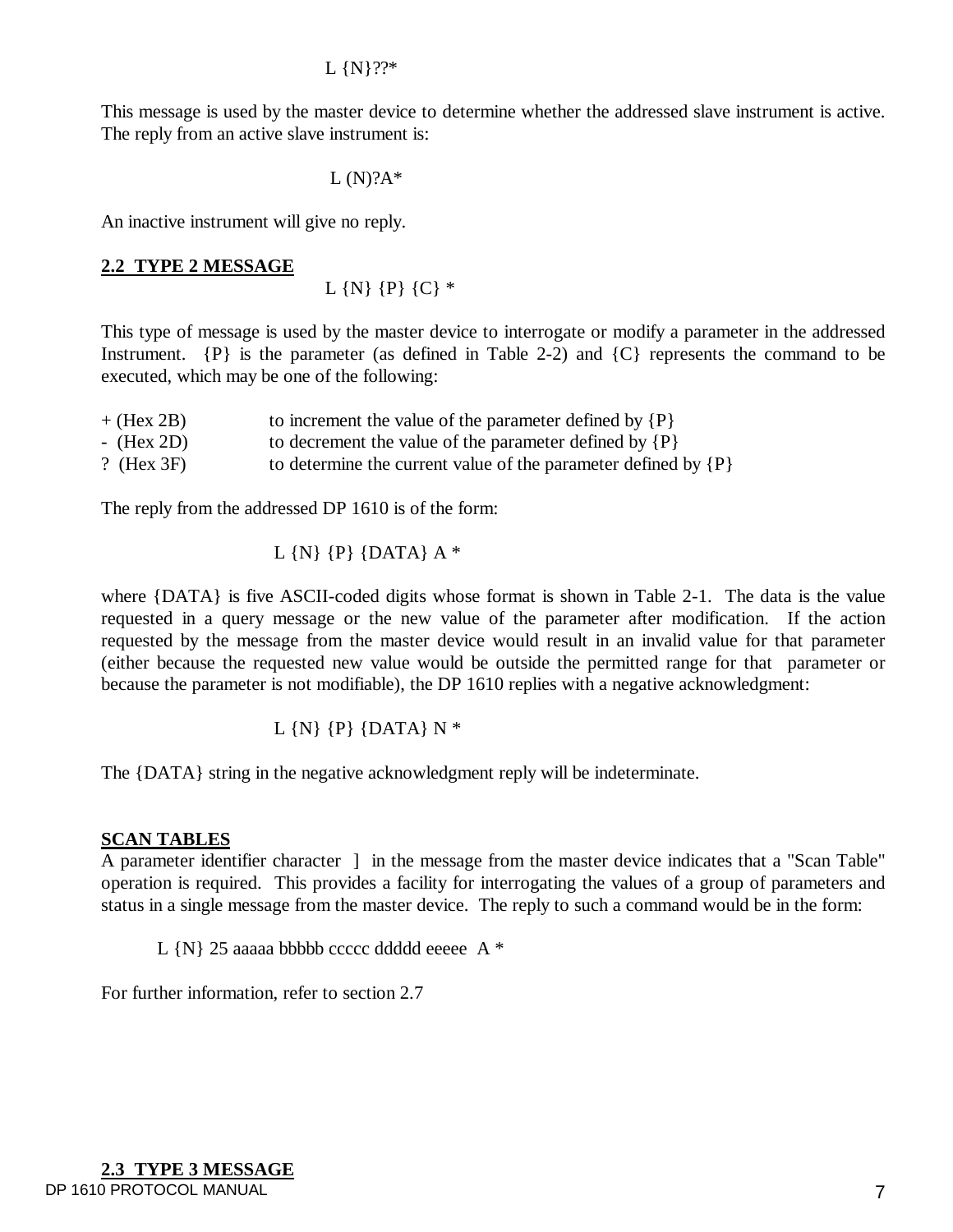# or **< ?? > 5** (under-range)

# to the right of each section heading.

otherwise stated, the {DATA} element will follow the standard five-digit format and the decimal position must be correct for the new value to be accepted and for the modification to occur.

the five-digit  $\{DATA\}$  field in the reply will not contain a number, but will contain  $\langle ? \rangle > 0$  (over-range)

NOTE: The communications identifier character {P} for each parameter is shown

# **2.5 INDIVIDUAL PARAMETERS**

**2.4 TYPE 4 MESSAGE**

The individual parameters and how they may be interrogated/modified are described below. Unless

parameter, the Instrument replies with a negative acknowledgment: L  $\{N\}$   $\{P\}$   $\{DATA\}$  N  $*$ 

specified is invalid or is not modifiable or if the desired value is outside the permitted range for that

This message type is used by the master to set a parameter to the value specified in {DATA}. The command is not immediately implemented by the slave instrument; the slave will receive this command and will then wait for a Type 4 message (see below). Upon receipt of a Type 3 message, if the {DATA}

# (where  $I =$  Hex 49) indicating that the instrument is ready to implement the command. If the parameter

 $\overline{L}$  {N} {P} | \*

L  $\{N\}$   $\{P\}$   $\{DATA\}$  | \*

# L  $\{N\}$   $\{P\}$  #  $\{DATA\}$  \*

content and the specified parameter are valid, the slave Instrument replies with:

# This parameter may be interrogated only, using Type 2 message. If the process variable is out of range,

This is sent by the master device to the addressed slave Instrument following a successful Type 3 message transaction with the same instrument. Provided that the {DATA} content and the parameter specified in the preceding Type 3 message are still valid, the slave instrument will then set the parameter to the desired value and will reply with:

$$
L\{N\}\{P\}\{DATA\}A^*
$$

where {DATA} is the new value of the parameter. If the new value or parameter specified is invalid, the slave Instrument will reply with a negative acknowledgment :

where {DATA} is indeterminate. If the immediately-proceeding message received by the slave

# L  $\{N\}$   $\{P\}$   $\{DATA\}$  N  $*$

instrument was not a Type 3 message, the Type 4 message is ignored.

**2.5.1 PROCESS VARIABLE {P} = M**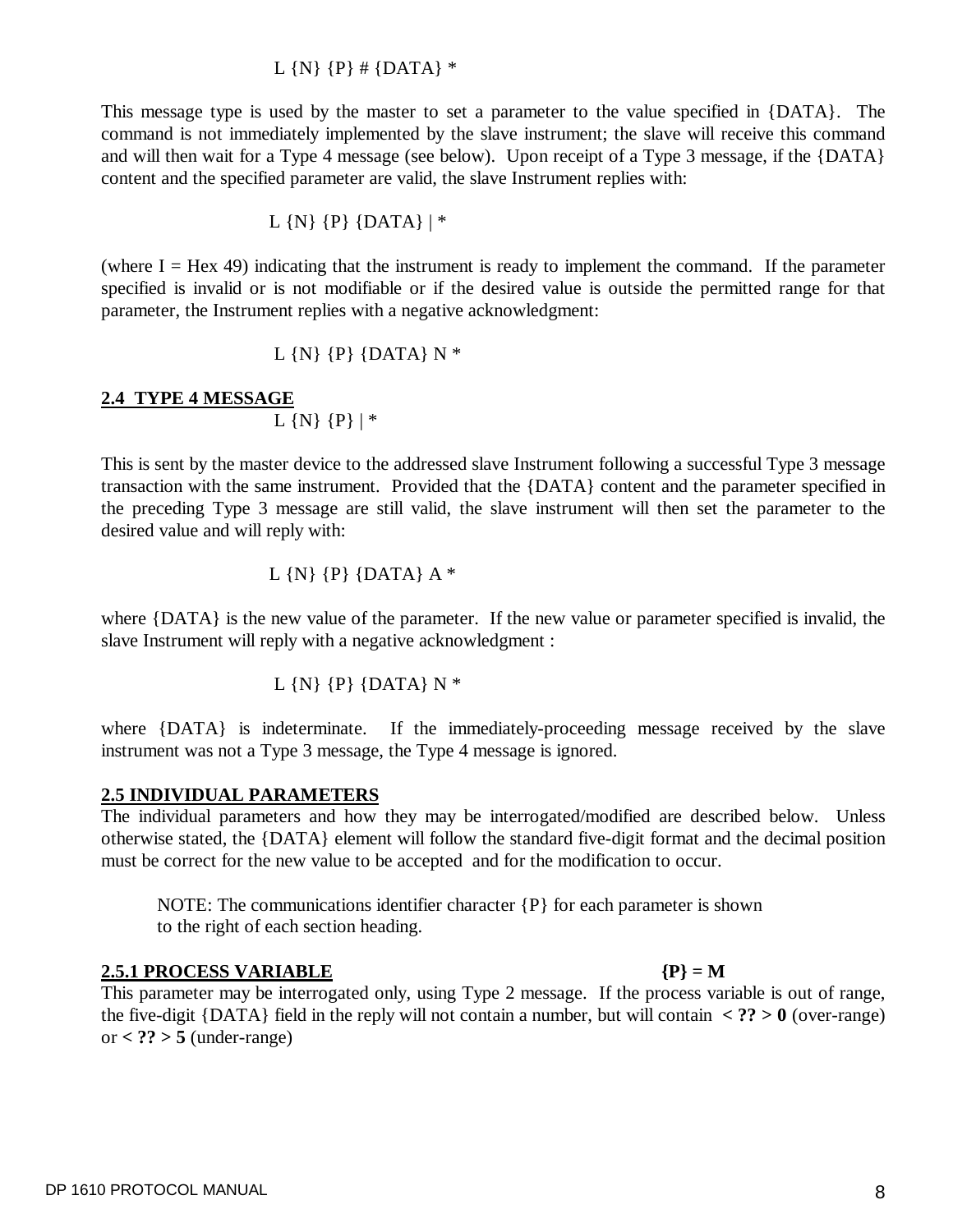### DP 1610 PROTOCOL MANUAL 9

# **2.5.2 PROCESS VARIABLE OFFSET {P} = J**

This parameter may be modified/interrogated, using Type 2 message or a Type 3/4 message sequence. It modifies the actual process variable value (as measured at the instrument's input terminals) in the following manner:

Modified PV value = Actual PV value + process variable offset value

The modified PV value is limited by the Range Maximum and the Range Minimum and is used for display and alarm purposes and for the recorder outputs.

NOTE: This parameter value should be selected with care. Any adjustment to this parameter is, in effect, an adjustment to the instrument's calibration. Injudicious application of values to this parameter could lead to the displayed PV value having no meaningful relation to the actual PV value.

### **2.5.3 SCALE RANGE MAXIMUM {P} = G**

This parameter (which is adjustable on DC linear inputs only) may be interrogated using a Type 2 message or may be modified using a Type 3/4 message sequence. The decimal point position is as for the input range.

### **2.5.4 SCALE RANGE MINIMUM {P} = H**

This parameter (which is adjustable on DC linear inputs only) may be interrogated using a Type 2 message or may be modified using a Type 3/4 message sequence. The decimal point position is as for the input range.

## **2.5.5 SCALE RANGE DECIMAL POINT POSITION {P} = Q**

This parameter (which is adjustable on DC linear inputs only) may be interrogated using a Type 2 message or may be modified using a Type 3/4 message sequence. The value of this parameter defines the decimal point position, as follows:

| Value | <b>Decimal Point Position</b> |
|-------|-------------------------------|
|       | abcd                          |
|       | abc.d                         |
| ∍     | ab.cd                         |
| 3     | a.bcd                         |

## **2.5.6 INPUT FILTER TIME CONSTANT {P} = m**

This parameter (which is adjustable on DC linear inputs only) may be interrogated using a Type 2 message or may be modified using a Type 3/4 message sequence.

# **2.5.7 RECORDER OUTPUT SCALE MAXIMUM VALUE {P} = [**

This parameter may be modified/interrogated, using Type 2 message or a Type 3/4 message sequence. It defines the maximum scale value for the instrument's Recorder Output and may be adjusted within the range –1999 to 9999. This value corresponds to the Input Scale Maximum and the decimal point position will always be the same as that for the input.

NOTE: If this parameter is set to a value less than the Recorder Output Minimum Value, the sense of the Recorder output is reversed.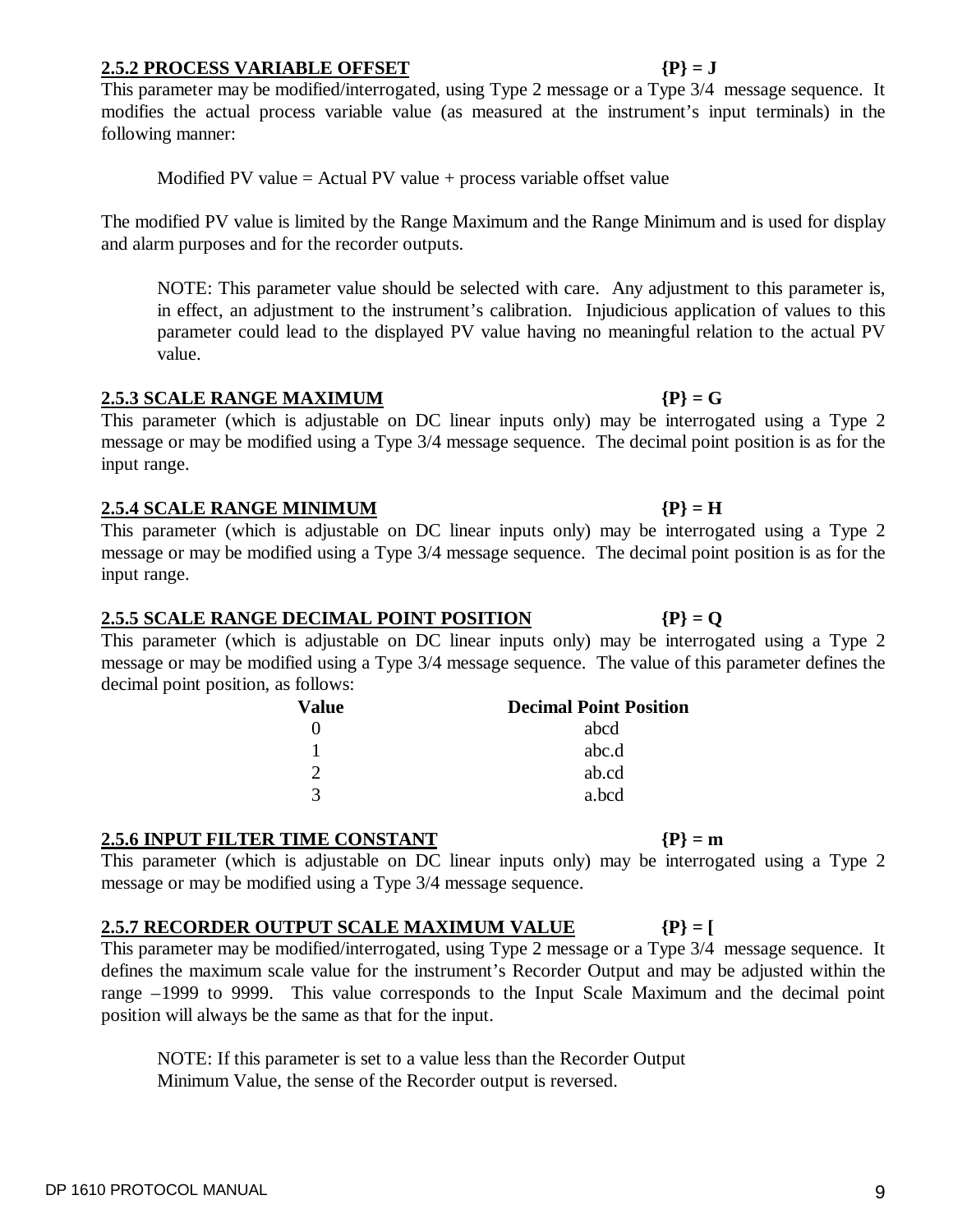# **2.5.8 RECORDER OUTPUT SCALE MINIMUM VALUE {P} = \**

This parameter may be modified/interrogated, using Type 2 message or a Type 3/4 message sequence. It defines the minimum scale value for the instrument's Recorder Output and may be adjusted within the range –1999 to 9999. This value corresponds to the Input Scale Minimum and the decimal point position will always be the same as that for the input.

NOTE: If this parameter is set to a value greater than the Recorder Output Maximum Value, the sense of the Recorder output is reversed.

# **2.5.9 ALARM 1 VALUE {P} = C**

This parameter may be modified/interrogated, using Type 2 message or a Type 3/4 message sequence. It defines the level at which Alarm 1 will go active. The decimal point position is as for the input range.

# **2.6 ALARM 1 HYSTERESIS VALUE {P} = D**

# This parameter may be modified/interrogated, using Type 2 message or a Type 3/4 message sequence. It defines the hysteresis applied to the "safe" side of Alarm 1. The decimal point position is as for the input range.

# **2.6.1 ALARM 2 VALUE {P} = E**

# This parameter may be modified/interrogated, using Type 2 message or a Type 3/4 message sequence. It defines the level at which Alarm 2 will go active. The decimal point position is as for the input range.

# **2.6.2 ALARM 2 HYSTERESIS VALUE {P} = F**

This parameter may be modified/interrogated, using Type 2 message or a Type 3/4 message sequence. It defines the hysteresis applied to the "safe" side of Alarm 2. The decimal point position is as for the input range.

# **2.6.3 ALARM 3 VALUE {P} = N**

This parameter may be modified/interrogated, using Type 2 message or a Type 3/4 message sequence. It defines the level at which Alarm 3 will go active. The decimal point position is as for the input range.

# **2.6.4 ALARM 3 HYSTERESIS VALUE {P} = O**

This parameter may be modified/interrogated, using Type 2 message or a Type 3/4 message sequence. It defines the hysteresis applied to the "safe" side of Alarm 3. The decimal point position is as for the input range.

# **2.6.5 INSTRUMENT STATUS {P} = L**

This parameter may be interrogated only, using Type 2 message. The status information is encoded in the four digits as the decimal representation of a binary number. Each bit in the binary number has a particular significance:

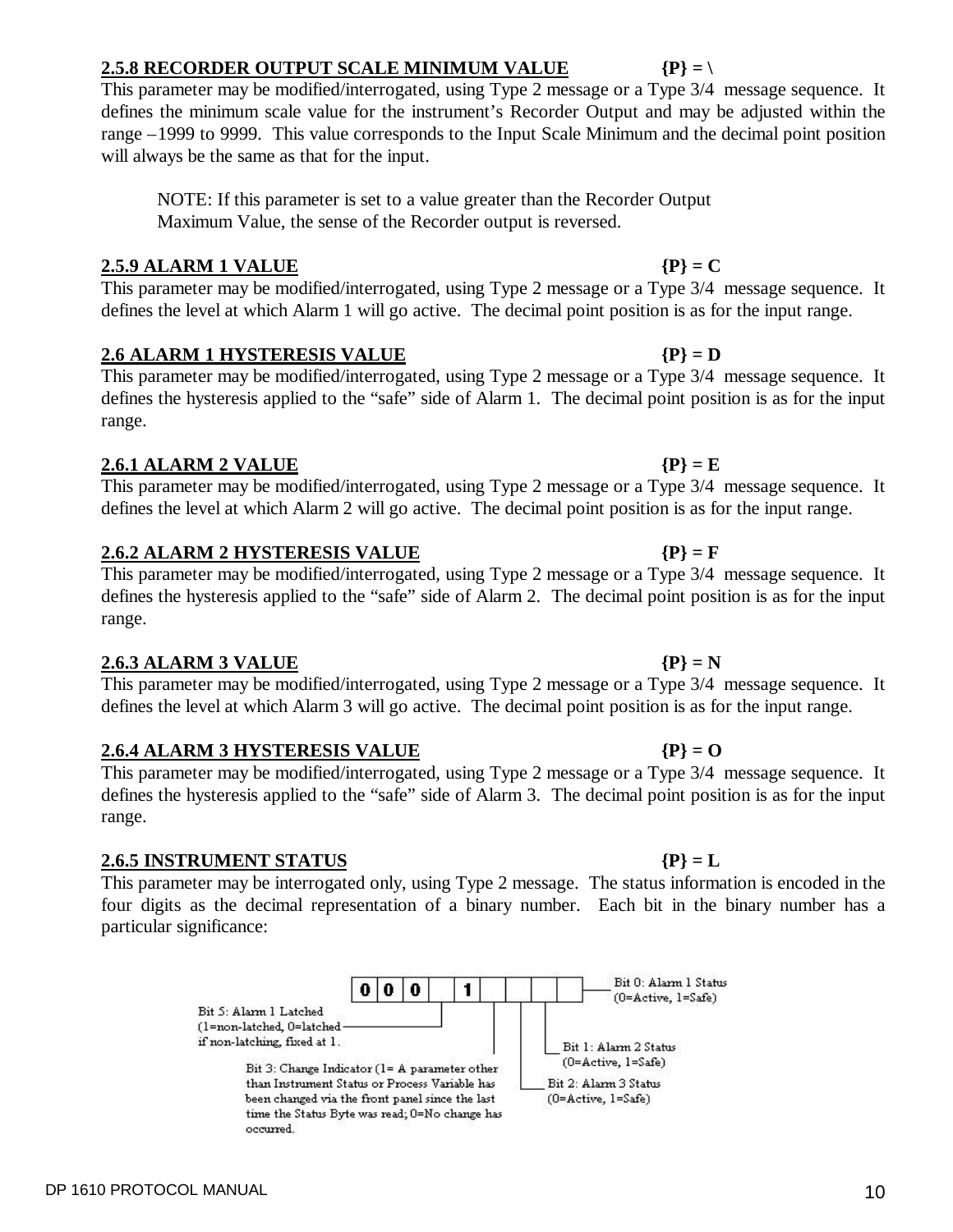# **2.6.6 INSTRUMENT COMMANDS {P} = Z**

## Only Type 3 or Type 4 messages are allowed with this parameter. In the Type 3 message, the {DATA} field must be one of four five-digit numbers. The reply from the instrument also contains the {DATA} field with the same content. When the master device issues the Type 4 message, the instrument responds with the same {DATA} field content. The commands corresponding to the {DATA} field value are:

 $00150 =$  Unlatched Alarm 1 (returns NAK if Alarm 1 is non-latching)  $00160$  = Reset Process Variable Maximum (to current PV value) 00170 = Reset Process Variable Minimum (to current PV value)  $00180$  = Reset Time Elapsed (to zero)

### **2.7 SCAN TABLE {P} = ]**

The Scan Table operation takes the form of a Type 2 interrogation command which accesses a set of information (held in the {DATA} element in the response). The response would be in the form:

 $L{N}$ ] 25 aaaaa bbbbb ccccc ddddd eeeee A  $*$ 

These digits are described in Table 2-1 and may comprise:

| aaaaa | The current process variable value         |
|-------|--------------------------------------------|
| bbbbb | The current maximum process variable value |
| ccccc | The current minimum variable value         |
| ddddd | The current Time Elapsed value             |
| eeeee | The Instrument Status (see section 2.6.5). |

### **2.8 ERROR RESPONSE**

The circumstance under which a message received from the master device is ignored are:

Parity error detected Syntax error detected Time-out elapsed Receipt of a Type 4 message without a proceeding Type 3 command message.

Negative acknowledgments will be returned if, in spite of the received message being notationally correct, the DP 1610 can not supply the requested information or perform the requested operation. The {DATA}element of a negative acknowledgment will be indeterminate.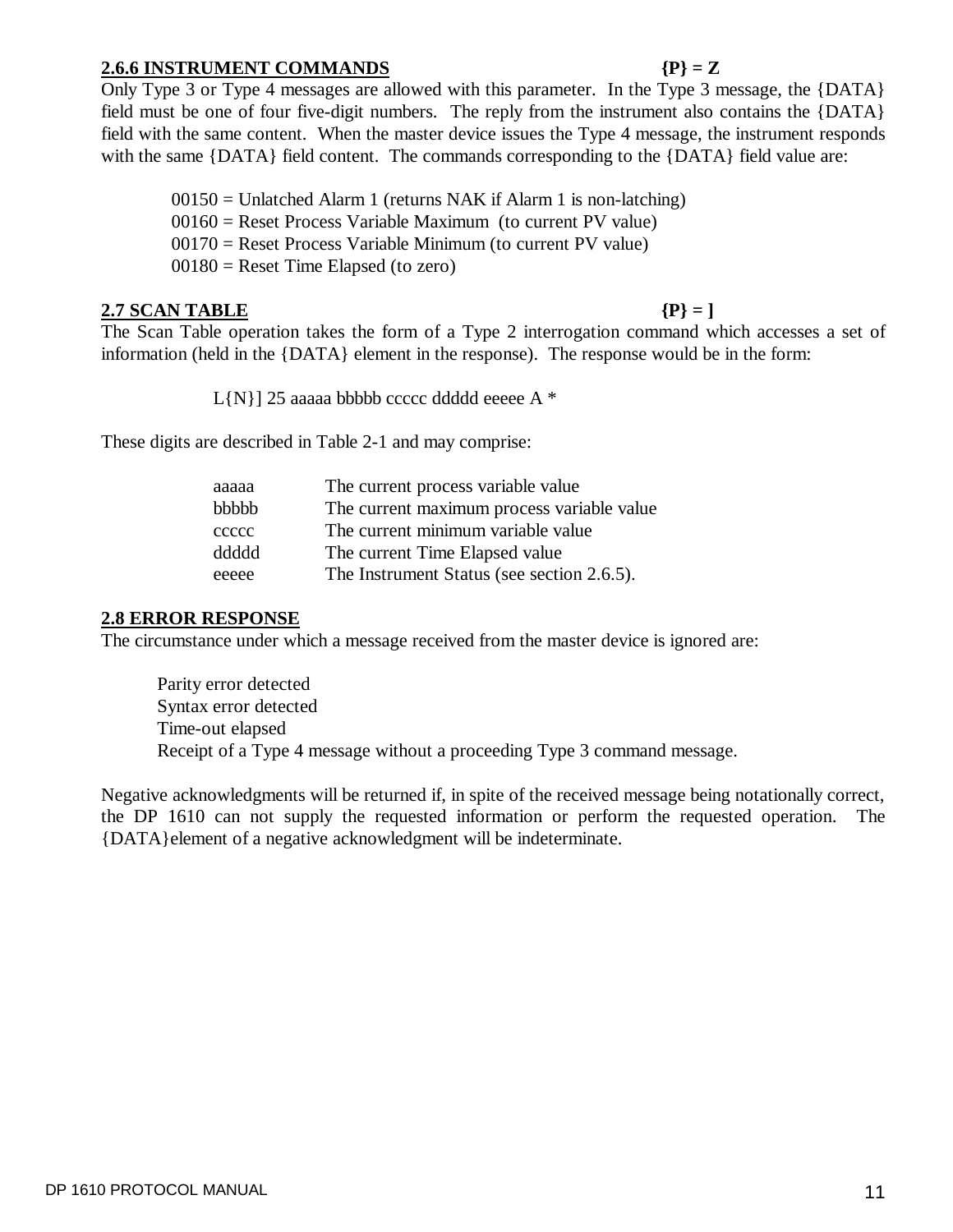# *SECTION 3.0 - MODBUS RTU PROTOCOL*

The remainder of this document specifies the MODBUS communications protocol as implemented on the applicable Modbus instruments. Source material for this manual is the Modicon MODBUS Protocol Reference Guide PI-MBUS-300, Rev. F.

For the high level user who is using a MMI (Man Machine Interface) program, all you will need to use is the Section 6 to identify all the instruments register assignments and data types.

For the low level user developing a communication software program, this manual will address the message framing and construction, instrument addressing, and all other pertinent information.

This manual does not try to be a complete guide to the MODBUS protocol, but will show how to structure a message that the Modbus instruments will recognize, how to request access to another device, and how errors will be detected and reported.

# **3.1 MODBUS MESSAGE FRAMING**

There are two serial transmission modes for the MODBUS protocol, ASCII or RTU (Remote Transmission Unit) framing. The Modbus instruments use the **RTU** framing method **only**. The MODBUS message is placed by the transmitting device into a frame that has a known beginning and ending point. This allows receiving devices to begin at the start of the message, read the address portion and determine which device is addressed, and know when the message is completed. Partial messages can be detected and errors can be set as a result.

# **3.2 RTU FRAMING**

In RTU framing mode, the message starts with a silent interval of at least 3.5 character times. This is most easily implemented as a multiple of character times at the baud rate that is going to be used in the network. The first field then transmitted is the device address. Binary data is used for transmission for all fields. Network devices monitor the network bus continuously, including the "silent" interval. When the first field is received, each device decodes it to find out if it is being addressed.

Following the last transmitted character, a similar 'silent' interval of at least 3.5 character times marks the end of the message. A new message can then begin after this interval. The entire message frame must be transmitted as a continuous stream. If a 'silent' interval of more than 1.5 character times occurs before completion of the frame, the receiving device discards the incomplete message and assumes the next byte will be the address field of a new message. If a new message begins earlier than 3.5 character times following a previous message, the receiving device will consider it a continuation of the previous message. This will cause an error, as the value in the final CRC field will not be valid for the combined messages. A typical message frame is shown Figure 1 below.

| <b>START</b>  | <b>ADDRESS</b> | <b>FUNCTION</b> | <b>DATA</b> | <b>CRC CHECK</b> | END         |
|---------------|----------------|-----------------|-------------|------------------|-------------|
| $T1-T2-T3-T4$ | 8 BITS         | 8 BITS          | 8 BITS<br>n | 16 BITS          | T1-T2-T3-T4 |

*Figure 1 : Typical message frame*

**Note: All bytes are a total of 11 bits long, which include 1 start bit, 8 data bits, 1 parity bit (if used), and 1 or 2 stop bits (depends if a parity bit is used). See Bits per Byte on next page.**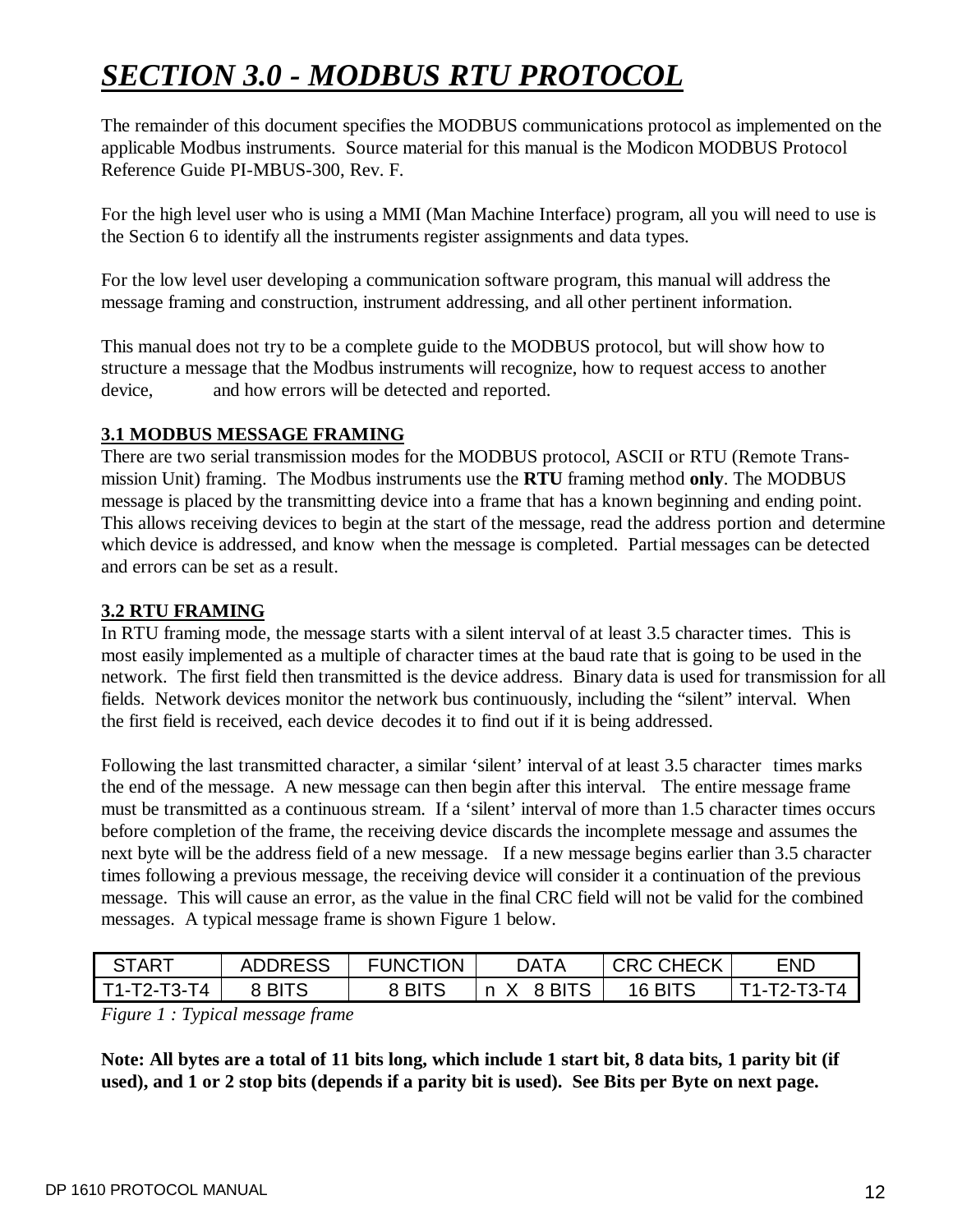## **3.3 RTU MODE**

The main advantage of the RTU mode is that its greater character density allows better data throughput than ASCII for the same baud rate. Each message must be transmitted in a continuous stream. The format for each byte in RTU mode is:

**Coding System**: 8-bit binary

 Bits per Byte: 1 start bit 8 data bits, least significant bit sent first 1 bit for even/odd parity; no bit for no parity 1 stop bit if parity is used; 2 bits if no parity

Baud Rate:1200, 2400, 4800, and 9600

Error Check Field: Cyclical Redundancy Check (CRC)

### **3.4 CONTENTS OF THE DATA FIELD**

The data field of messages sent from a master to a slave device contains additional information which the slave must use to take the action defined by the function code. This can include items like register addresses, the quantity of items to be handled, and the count of actual data bytes in the field.

For example, if the master requests a slave to read a group of holding registers (function code 03), the data field specifies the starting register and how many registers are to be read. If the master writes to a group of registers in the slave (function code 16), the data field specifies the starting register, how many registers to write, the count of data bytes to follow in the data field, and the data to be written in the registers. If no error occurs, the data field of a response from a slave to a master contains the data requested. If an error occurs, the field contains an exception code that the master application can use to determine the next action to be taken.

### **3.5 MODBUS FUNCTION SUPPORTED**

The following is a list the functions to be supported. The JBUS names are listed first, where such an equivalence exists, as these more closely represent the actual operations. The original Gould MODBUS function names are listed for reference. The MODBUS Function number follows the names. In some cases two function numbers will be supported, as they could be used interchangeably with respect to our unit. Please refer to Figure 2 below for the MODBUS functions that are supported.

|              | <b>JBUS</b>   | <b>MODBUS</b>                                         | <b>FUNCTION NUMBER</b> |
|--------------|---------------|-------------------------------------------------------|------------------------|
| A            | Read n Bits   | <b>Read Coil Status</b><br><b>Read Input Status</b>   | 01<br>02               |
| B            | Read n Words  | <b>Read Holding Registers</b><br>Read Input Registers | 03<br>04               |
| $\mathsf{C}$ | Write 1 Bit   | Force Single Coil                                     | 05                     |
| D            | Write 1 Word  | <b>Preset Single Register</b>                         | 06                     |
| E            | Loopback Test | Loopback Diagnostic Test                              | 08                     |
| $\mathbf F$  | Write n Words | <b>Preset Multiple Registers</b>                      | 16                     |

*Figure 2 : MODBUS Functions that are supported*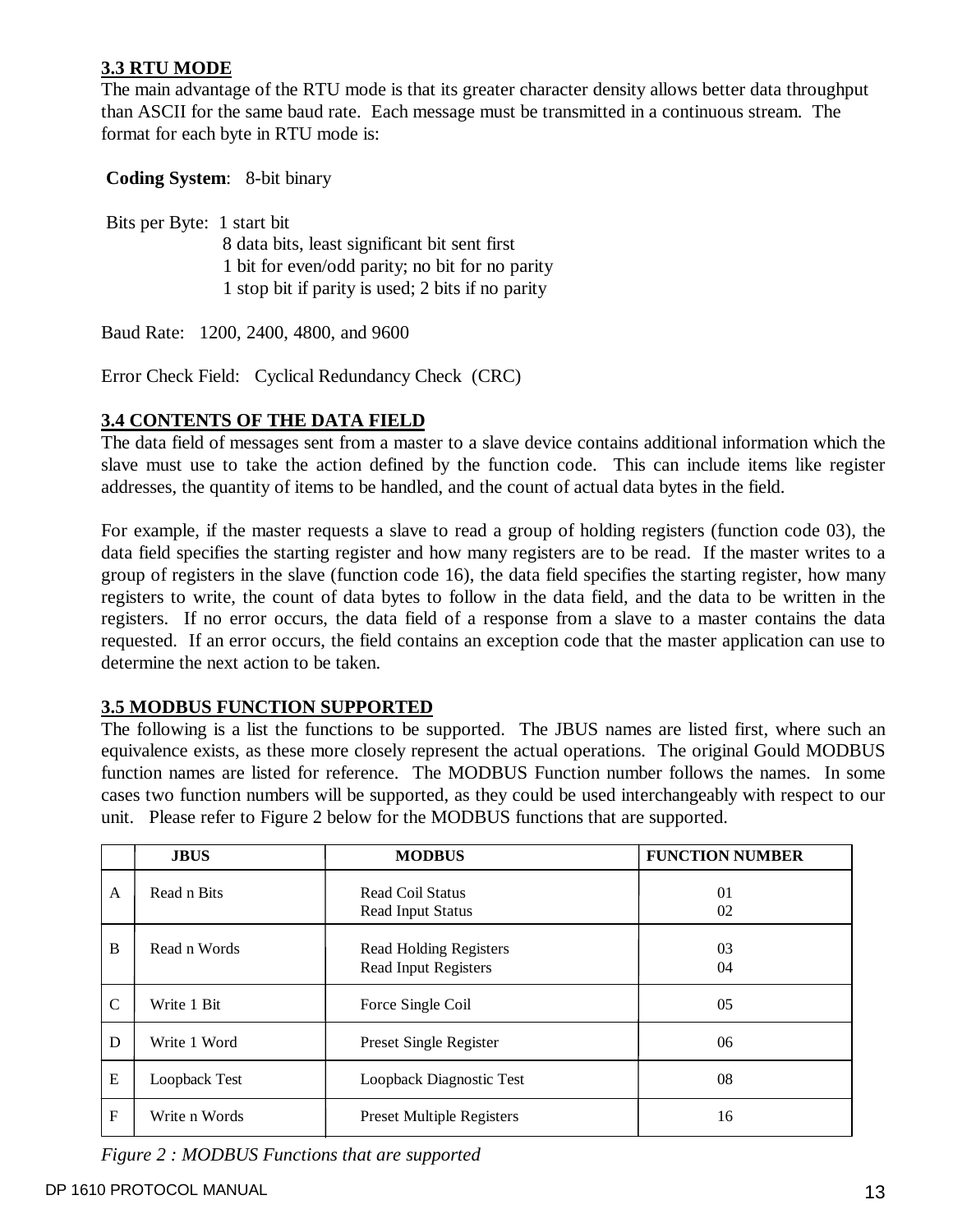The instrument will identify itself in reply to a Read Holding Register message which inquires the value of parameter 121 & 122, as specified in the CNOMO documentation, and the Modbus Function 17 ( Report Slave ID) will not be supported.

### **3.6 MESSAGE FORMATS**

The first character of each message is an instrument address. The valid range of such an address is 0 to 247. The second character is always the function number. The contents of the remainder of the message depends upon the function number. The maximum length of a message is 256 bytes.

In most cases the instrument is required to reply by echoing the address and function number, together with an echo of all or part of the message received (in the case of a request to write a value or carry out a command) or the information requested (in the case of a read parameter operation).

A message is terminated solely by a delay of at least 3.5 character lengths at the given baud rate, and any character received after such a delay is treated as a potential address at the start of a new message.

Since only the RTU form of the protocol is being supported, each message contains binary data values and is followed by a two-byte CRC16. This is a 16-bit cyclic redundancy checksum. There are two ways to get the CRC values. One is calculated in accordance with a formula which involves recursive division of the data by a polynomial, with the input to each division

being the remainder of the results of the previous one. The other is for you to use a CRC16 look-up table that is referenced in the Modicon Modbus Protocol Reference Guide. More information on how the checksum must be calculated can be found in Modicon MODBUS Protocol Reference Guide PI-MBUS-300, Rev. F.

The following abbreviations or designations are used in specifying the message formats:

| <b>Instrument Address</b>                  |
|--------------------------------------------|
| <b>Function Number</b>                     |
| Parameter Code High                        |
| Parameter Code Low                         |
| Number of Bits High                        |
| Number of Bits Low                         |
| Number of Words High                       |
| Number of Words Low                        |
| Number of bytes of data                    |
| CRC16 - Cyclic Redundancy Check Value High |
| CRC16 - Cyclic Redundancy Check Value Low  |
|                                            |

In depicting message formats, parenthesis are used to represent a byte of data. The general format of the message sent to the instrument will consist of 8 or more bytes, consisting of a "standard preamble" (IA and FN bytes), data (dependent on the function), and a CRC16 as follows:

(IA) (FN) (data) (data) (data) (data) . . . . . . (CRCL) (CRCH)

The MODBUS documentation refers to a Starting Address as the pointer to Coil or Input Bits, or Holding or Input Registers. They will be referred to as Parameter Codes in this document.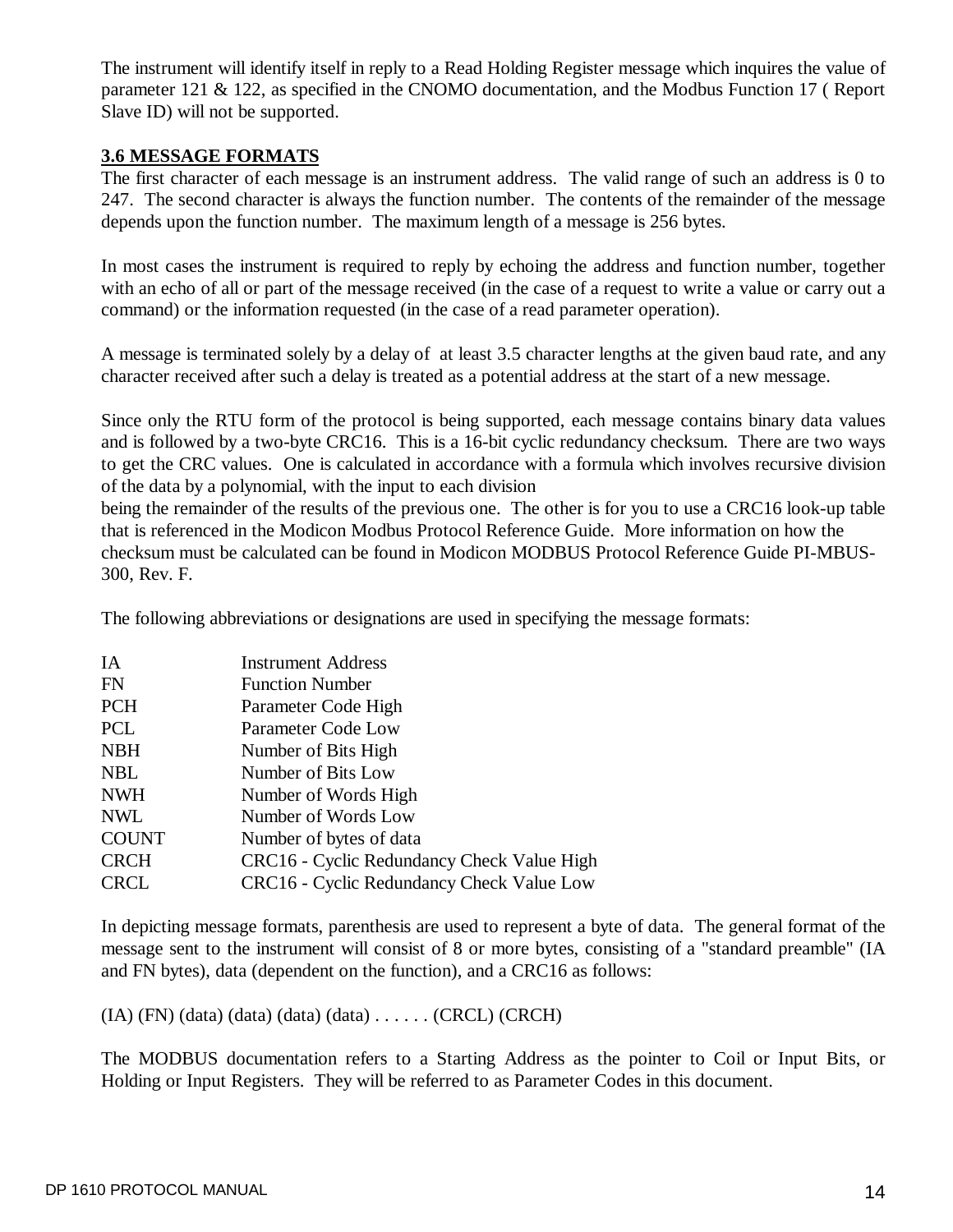# **3.7 READ N BITS - FUNCTION NUMBER 01/02**

The message sent to the instrument will consist of 8 bytes consisting of the standard preamble, followed by the parameter code of the first data bit to be read, and the two-byte bit count to be read, as follows:

# (IA) (1 or 2) (PCH) (PCL) (NBH) (NBL) (CRCL) (CRCH)

The normal reply will echo the first 2 characters of the message received, and will then contain a singlebyte data byte count, which will not include itself or the CRC. For this message, there will be one byte of data per eight bits-worth of information requested, with the LSB of the first data byte transmitted depicting the state of the lowest-numbered bit parameter required.

 $(IA)$  (FN)  $(COUNT)$  (8 bits) (8 bits) (etc.)  $\ldots$  (last 8 bits) (CRCL) (CRCH)

This function will be used largely to report instrument status information, such as local/remote or auto/manual status, and so a bit set to 1 indicates that the corresponding feature is currently enabled/active/true, and a bit reset to 0 indicates the opposite.

If an exact multiple of eight bits is not requested, the data is padded with trailing zeros to preserve the 8 bit format.

# **3.8 READ N WORDS - FUNCTION NUMBER 03/04**

The message sent to the instrument will consist of 8 bytes consisting of the standard preamble, followed by the parameter code of the first parameter to be read, and the two-byte word count to be read, as follows:

(IA) (3 or 4) (PCH) (PCL) (NWH) (NWL) (CRCL) (CRCH)

The reply sent by the instrument echoes the first two characters received and then contains a single-byte data byte count, the value of which does not include either itself or the CRC value to be sent. For this message, the count equals the number of words read times two. Following the byte count, the number of bytes are transmitted, MSB first, followed by the CRC16.

(IA) (FN) (COUNT) (HI) (LO) (HI) (LO) (etc.) (etc.). . . (last HI) (last LO) (CRCL) (CRCH)

## **3.9 WRITE 1 BIT - FUNCTION NUMBER 05**

The message sent to the instrument will consist of 8 bytes consisting of the standard preamble, followed by the parameter code of the bit to set and a two-byte word whose MSB contains the desired truth value of the bit, expressed as 0xFF (TRUE) or 0x00 (FALSE), as follows:

## (IA) (5) (PCH) (PCL) (State) (0) (CRCL) (CRCH)

Generally, this function will be used to control such features as auto/manual. The normal reply sent by the instrument will be a byte-for-byte echo of the message received.

## **3.10 WRITE 1 WORD - FUNCTION NUMBER 06**

The message sent to the instrument will consist of 8 bytes consisting of the standard preamble, followed by the parameter code of the parameter to be written, and the two-byte value to which the parameter will be set, as follows:

(IA) (6) (PCH) (PCL) (Value HI) (Value LO) (CRCL) (CRCH)

DP 1610 PROTOCOL MANUAL 2008 15 The normal response is to echo the message in its entirety.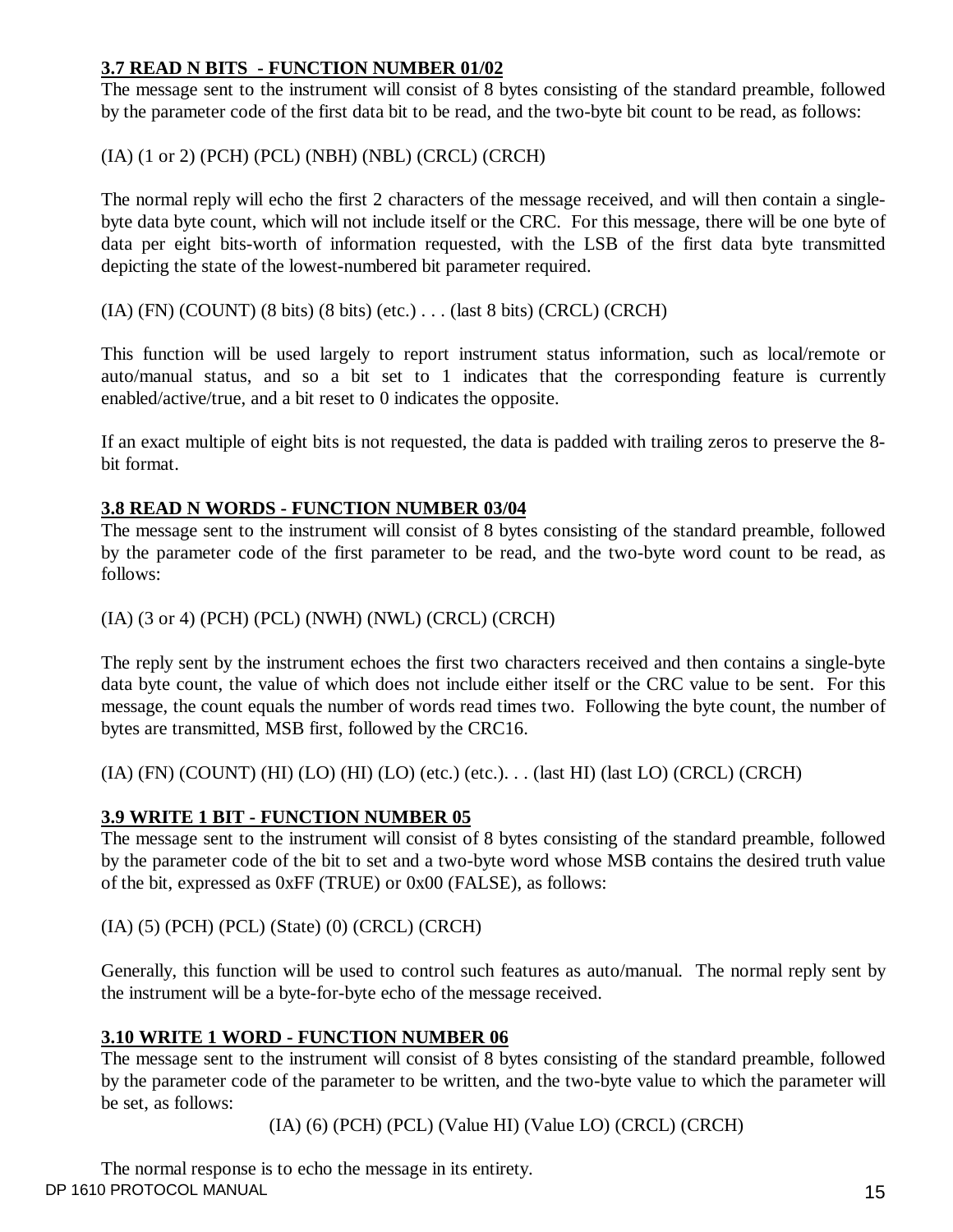# **3.11 WRITE N WORDS - FUNCTION NUMBER 16**

The message sent to the instrument will consist of 11 or more bytes consisting of the standard preamble, followed by the parameter code of the first parameter to be written, a two-byte word count, a one-byte byte COUNT, and the series of two-byte words to which the parameters will be set. **\* See NOTE at Section 4.3 Multiple Parameter Value Communications.**

(IA) (16) (PCH) (PCL) (NWH) (NWL) (COUNT) (Word HI) (Word LO) (Word HI) (Word LO) . . . . . (Word HI) (Word LO) (CRCL) (CRCH)

The instrument normally responds with a 8 byte reply, as follows:

(IA) (16) (PCH) (PCL) (NWH) (NWL) (CRCL) (CRCH)

# **3.12 LOOPBACK DIAGNOSTIC TEST - FUNCTION NUMBER 08**

The message sent to the instrument will consist of 8 bytes consisting of the standard preamble, followed by a four bytes of zeros, as follows:

(IA) (8) (0) (0) (0) (0) (CRCL) (CRCH)

Full MODBUS support in this area is not appropriate - consequently, the diagnostic code supported is code 0000. In response to the message the instrument must echo the message received exactly.

### **3.13 ERROR AND EXCEPTION RESPONSES**

If the instrument receives a message which contains a corrupted character (parity check fail, framing error. etc.), or if the CRC16 check fails, the instrument ignores the message. If the message is otherwise syntactically flawed (e.g. the byte count or word count is incorrect) the instrument will also not reply.

If the instrument receives a syntactically correct message which contains an illegal value, it will send an exception response, consisting of five bytes as follows:

(IA) (FN) (Exception Number) (CRCL) (CRCH)

The Function Number field consists of the function number contained in the message which caused the error, with its most significant bit set (i.e. function 6 becomes x86), and the Exception Number is one of the codes contained in the following table:

| Code           | <b>Name</b>                 | Cause                                       |
|----------------|-----------------------------|---------------------------------------------|
|                | <b>ILLEGAL FUNCTION</b>     | Function number out of range                |
| 2              | <b>ILLEGAL DATA ADDRESS</b> | Parameter ID out of range or not supported  |
| 3              | <b>ILLEGAL DATA VALUE</b>   | Attempt to write invalid data or not enough |
|                |                             | data words - action not carried out         |
| $\overline{4}$ | <b>DEVICE FAILURE</b>       | N/A                                         |
| 5              | <b>ACKNOWLEDGE</b>          | N/A                                         |
| 6              | <b>BUSY</b>                 | N/A                                         |
| 7              | NEGATIVE ACKNOWLEDGE        | N/A                                         |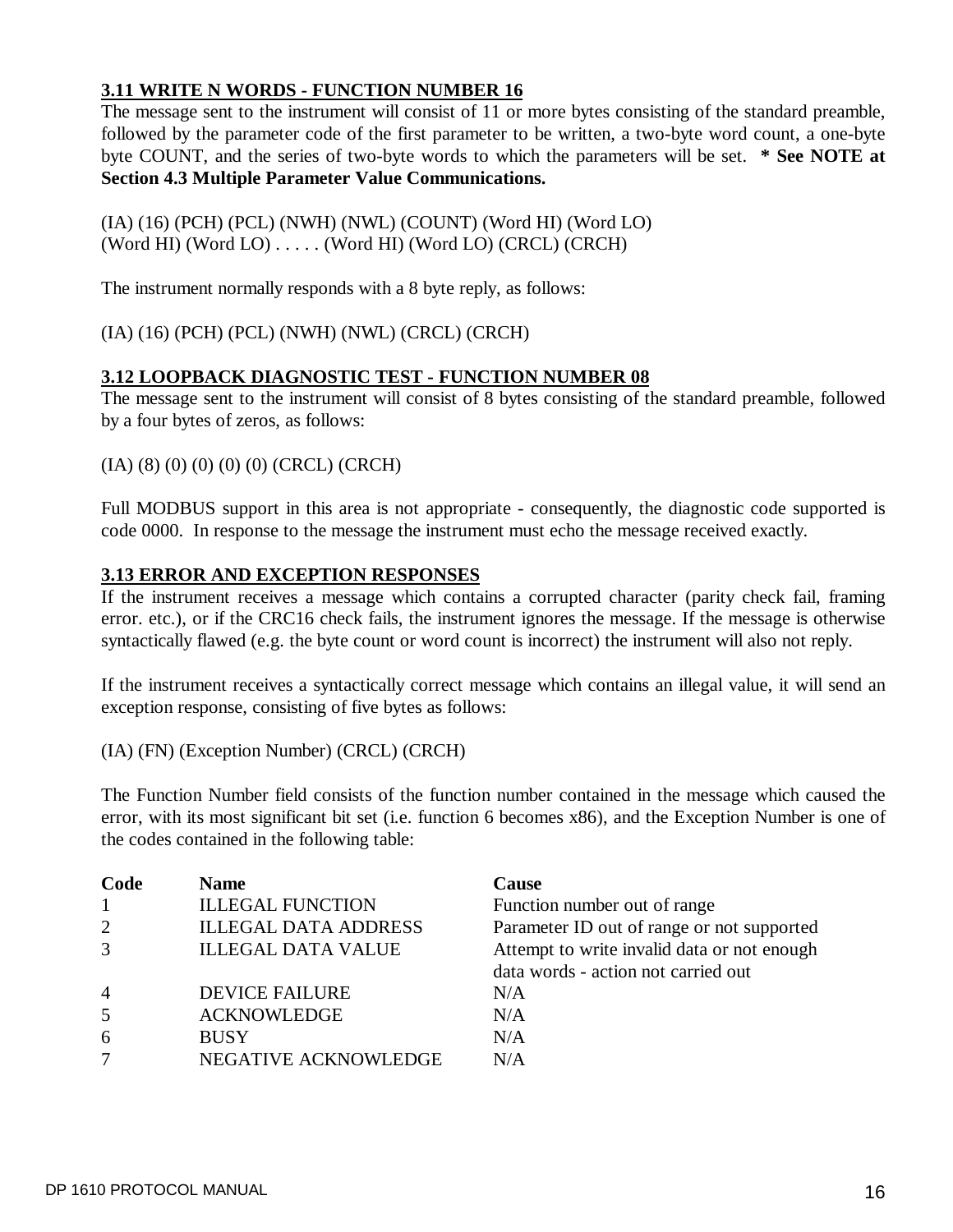# *SECTION 4.0 - PARAMETER VALUE TYPES*

There are three different types of parameter values, Bit parameter, Single parameter, and Multiple parameter values.

## **4.1 BIT PARAMETER COMMUNICATIONS**

The bit parameters are fairly straight forward. The bits are accessed and transmitted per the protocol while they are stored in the instrument as one-byte entities.

The computer can read single or multiple bits using Function Numbers 01 or 02. The computer can write a single bit using Function Number 05. We do **not** support multiple bit writes via Function Number 15, as this is seldom done in real world applications and MMI or SCADA programs don't always support it either.

## **4.2 SINGLE PARAMETER VALUE COMMUNICATIONS**

The two-byte integer values are straight forward. Values are stored, accessed, transmitted and treated simply as two-byte or word oriented entities.

## **4.3 MULTIPLE PARAMETER VALUE COMMUNICATIONS**

In addition to being able to read or write any one of the data types in a single operation, Function Numbers 03/04 or 16 can be used to read or write a series of consecutive registers that correspond to any mix of data types, provided the number of consecutive registers falls on a parameter boundary. Otherwise, the instrument will not accept the command and will respond with an Exception Code of 3, ILLEGAL DATA VALUE. To simplify coding, the instruments will process data in order of occurrence, and only not accept/process the command for the last parameter if it does not fall on the end of the parameter boundary.

**\*NOTE:** Support for multi-parameter writes is limited to support of the Multi-word Write Function (Number 16), but will permit writing of one parameter only per message. The multi parameter read function supports a maximum of 10 parameters in one message.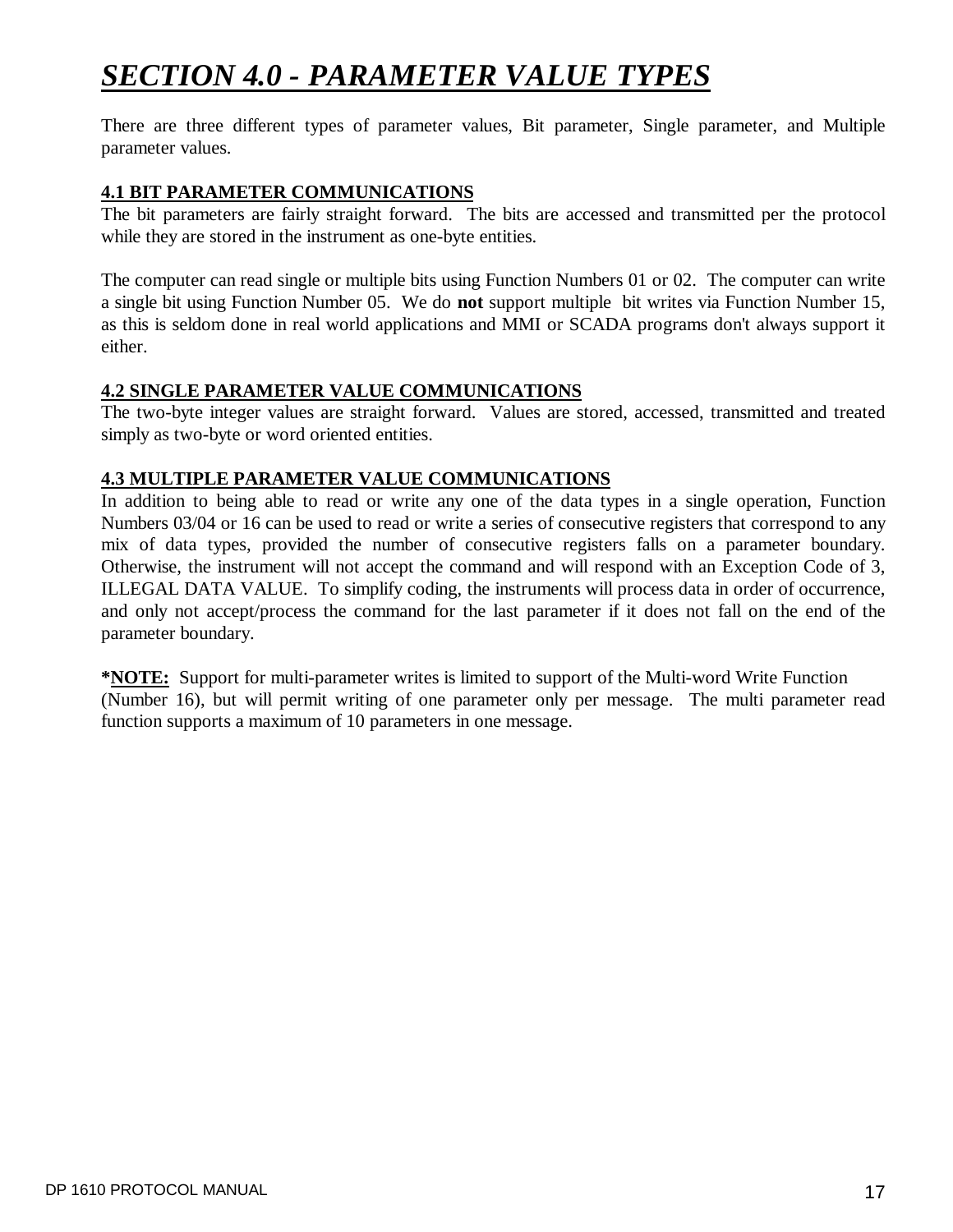# *SECTION 5.0 – EXAMPLES*

| <b>Read Example #1:</b>                                                              |                                                | Read the process value from the instrument. Please note: you would use<br>Modbus Function 3 (Read n Words). Abbreviated in the example as [FN].                                       |  |  |  |  |  |  |
|--------------------------------------------------------------------------------------|------------------------------------------------|---------------------------------------------------------------------------------------------------------------------------------------------------------------------------------------|--|--|--|--|--|--|
| The message sent to "read from" the instrument's address 2 [IA] would be as follows: |                                                |                                                                                                                                                                                       |  |  |  |  |  |  |
|                                                                                      | $(IA)$ $(FN)$<br><b>Hex out:</b> $(02) (03)$   | [address of 1st word] [number of words]<br>[CRC16]<br>(High byte) (Low byte)<br>(NBH) (NBL)<br>(CRCL) (CRCH)<br>(01)<br>(00)<br>(01)<br>(00)<br>(D5)<br>(F9)                          |  |  |  |  |  |  |
|                                                                                      | The response if the process value is " $79$ ": |                                                                                                                                                                                       |  |  |  |  |  |  |
| Hex in:                                                                              | (02) (03) (02)                                 | (IA) (FN) (count) (1st Value) (Last Value) (CRCL) (CRCH)<br>(00)<br>(4F)<br>(BD)<br>(BO)                                                                                              |  |  |  |  |  |  |
|                                                                                      | <b>Read Example #2:</b>                        | Read the setpoint value (Word parameter 2) from the instrument. Please<br>note: you would use Modbus Function 3 (Read n Words).                                                       |  |  |  |  |  |  |
| The message sent to "read from" the instrument's address 2 [IA] would be as follows: |                                                |                                                                                                                                                                                       |  |  |  |  |  |  |
| <b>Hex out:</b> $(02) (03)$                                                          | $(IA)$ $(FN)$                                  | [address of 1st word]<br>[number of words]<br>[CRC16]<br>(NBH) (NBL)<br>(CRCL) (CRCH)<br>(High byte) (Low byte)<br>(00)<br>(00)<br>(01)<br>(25)<br>(02)<br>(F9)                       |  |  |  |  |  |  |
|                                                                                      |                                                | The response if the setpoint value is " $200$ ":                                                                                                                                      |  |  |  |  |  |  |
|                                                                                      |                                                |                                                                                                                                                                                       |  |  |  |  |  |  |
| Hex in:                                                                              | (02) (03) (02)                                 | (IA) (FN) (count) (1st Value) (Last Value) (CRCL) (CRCH)<br>(00)<br>(C8)<br>(FD)<br>(D2)                                                                                              |  |  |  |  |  |  |
|                                                                                      | <b>Write Example #1:</b>                       | The message sent to write "450" to the instrument's setpoint<br>(Word parameter 2) would be as follows:                                                                               |  |  |  |  |  |  |
| Hex out:                                                                             | $(IA)$ $(FN)$<br>$(02)$ $(06)$                 | [address of 1st word]<br>[value of 450]<br>[CRC16]<br>(High byte) (Low byte) (Value Hi) (Value Lo)<br>(CRCL) (CRCH)<br>(01)<br>(AB)<br>(00)<br>(02)<br>(C2)<br>(38)                   |  |  |  |  |  |  |
|                                                                                      |                                                | The response if the setpoint value is changed to "450" and accepted is:                                                                                                               |  |  |  |  |  |  |
| Hex in:                                                                              | $(IA)$ $(FN)$<br>$(02)$ $(06)$                 | (High byte) (Low byte)<br>(NBH)<br>(NBL)<br>(CRCL) (CRCH)<br>(00)<br>(01)<br>(02)<br>(C2)<br>(AB)<br>(38)                                                                             |  |  |  |  |  |  |
|                                                                                      |                                                | The instrument should respond by echoing the message. If the instrument did not accept the<br>new setpoint value, say because of a setpoint limit or out range the response would be: |  |  |  |  |  |  |

**\*Note: See Error and Exception Response Section 3.13.**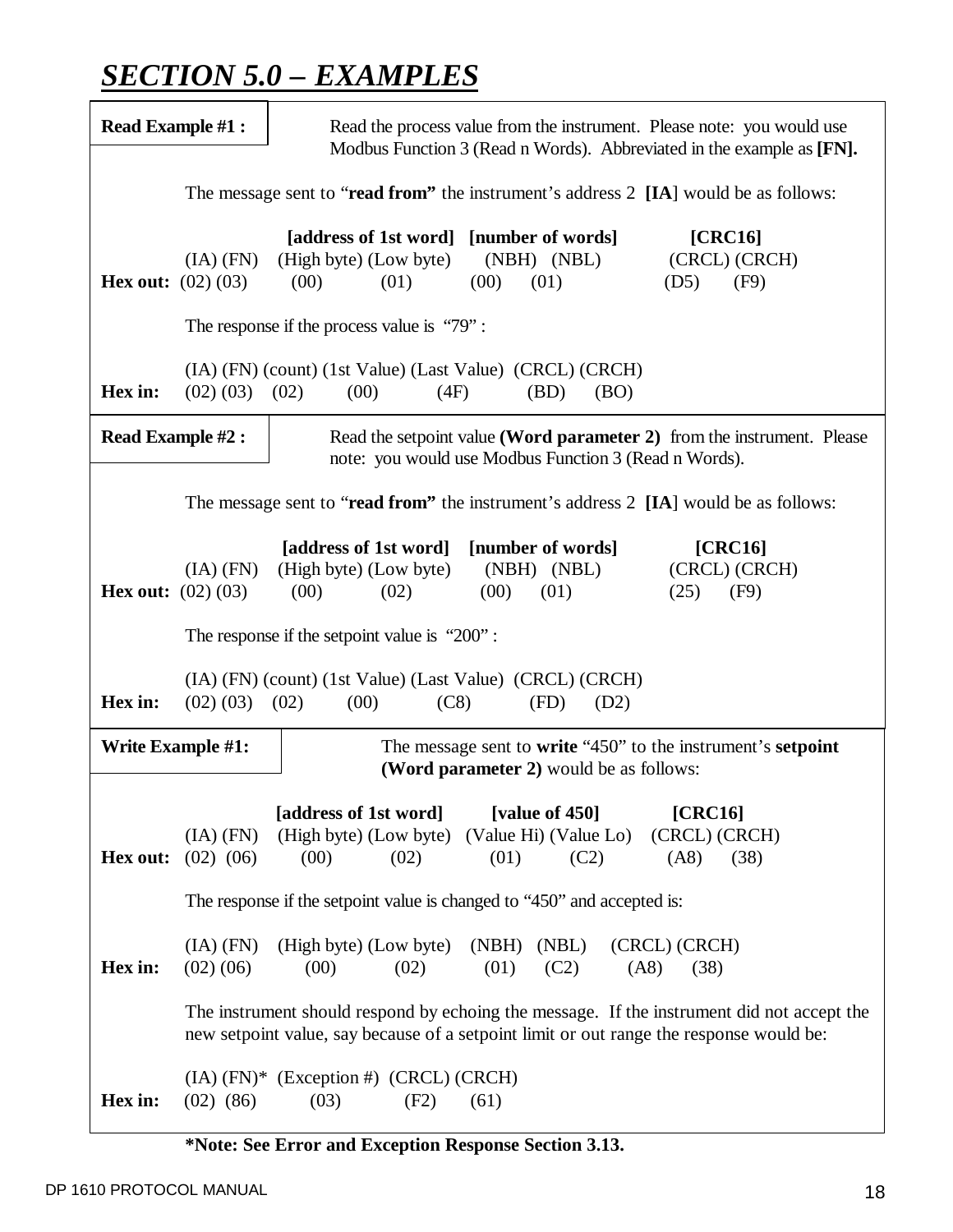# *SECTION 6.0 - MODBUS REGISTERS*

| <b>SECTION 6.1 - BIT PARAMETERS</b> |  |  |
|-------------------------------------|--|--|
|-------------------------------------|--|--|

| <b>Parameter</b>           | No. | <b>Notes</b>              |  |
|----------------------------|-----|---------------------------|--|
| Alarm 1 Status             | ш   | $1 =$ Active<br>R/O       |  |
| Alarm 2 Status             | 2   | $1 =$ Active<br>R/O       |  |
| Alarm 3 Status             | 3   | R/O<br>$1 =$ Active       |  |
| Alarm 1 Latched            | 4   | 1=Alarm 1 latched*<br>R/O |  |
| PV Under-range Flag        | 5   | R/O<br>$1 =$ Active       |  |
| PV Over-range Flag         | 6   | $1 =$ Active<br>R/O       |  |
| <b>Sensor Break Active</b> | 7   | $1 =$ Active<br>R/O       |  |
| <b>Reset Latched Alarm</b> | 8   | Write Only                |  |
| <b>Reset PV Maximum</b>    | 9   | Write Only                |  |
| <b>Reset PV Minimum</b>    | 10  | Write Only                |  |
| <b>Reset Time Elapsed</b>  |     | Write Only                |  |

\*Always returns 0 if Alarm 1 not configured to be latching

# **SECTION 6.2 - WORD PARAMETERS**

| <b>Parameter</b>              | No.            | <b>Notes</b>                                     |
|-------------------------------|----------------|--------------------------------------------------|
| Process Variable              | 1              | R/O                                              |
| PV Maximum                    | 2              | R/O                                              |
| PV Minimum                    | 3              | R/O                                              |
| <b>Time Elapsed</b>           | $\overline{4}$ | R/O                                              |
| <b>Instrument Status</b>      | 5              | R/O                                              |
| PV Offset                     | 6              | Read/Write                                       |
| Alarm 1 Value                 | 7              | Read/Write                                       |
| Alarm 2 Value                 | 8              | Read/Write<br>Only if Alarm 2 is configured      |
| Alarm 3 Value                 | 9              | Only if Alarm 3 is configured<br>Read/Write      |
| Alarm 1 Hysteresis            | 10             | Read/Write                                       |
| Alarm 2 Hysteresis            | 11             | Read/Write<br>Only if Alarm 2 is configured      |
| Alarm 3 Hysteresis            | 12             | Only if Alarm 3 is configured<br>Read/Write      |
| <b>Filter Time Constant</b>   | 13             | Read/Write                                       |
| <b>Decimal Point Position</b> | 14             | Read/Write Read Only for non-linear inputs       |
| Scale Range Minimum           | 15             | Read/Write Read Only for non-linear inputs       |
| Scale Range Maximum           | 16             | Read/Write Read Only for non-linear inputs       |
| Recorder Output Scale Maximum | 17             | Read/Write Only if Recorder output is configured |
| Recorder Output Scale Minimum | 18             | Read/Write Only if Recorder output is configured |
| Manufacturer ID               | 121            | R/O                                              |
| Equipment ID                  | 122            | R/O Number 1810                                  |

**\*NOTE**: When the PV is over-ranged or under-ranged or when a sensor break condition occurs, the value returned is:

| <b>Condition</b>              | Hex         | <b>Signed</b> | <b>Unsigned</b> |
|-------------------------------|-------------|---------------|-----------------|
| Over-range                    | F700        | -2304         | 63232           |
| Under-range                   | F600        | $-2560$       | 62976           |
| <b>Sensor Break Condition</b> | <b>F800</b> | $-2048$       | 63488           |